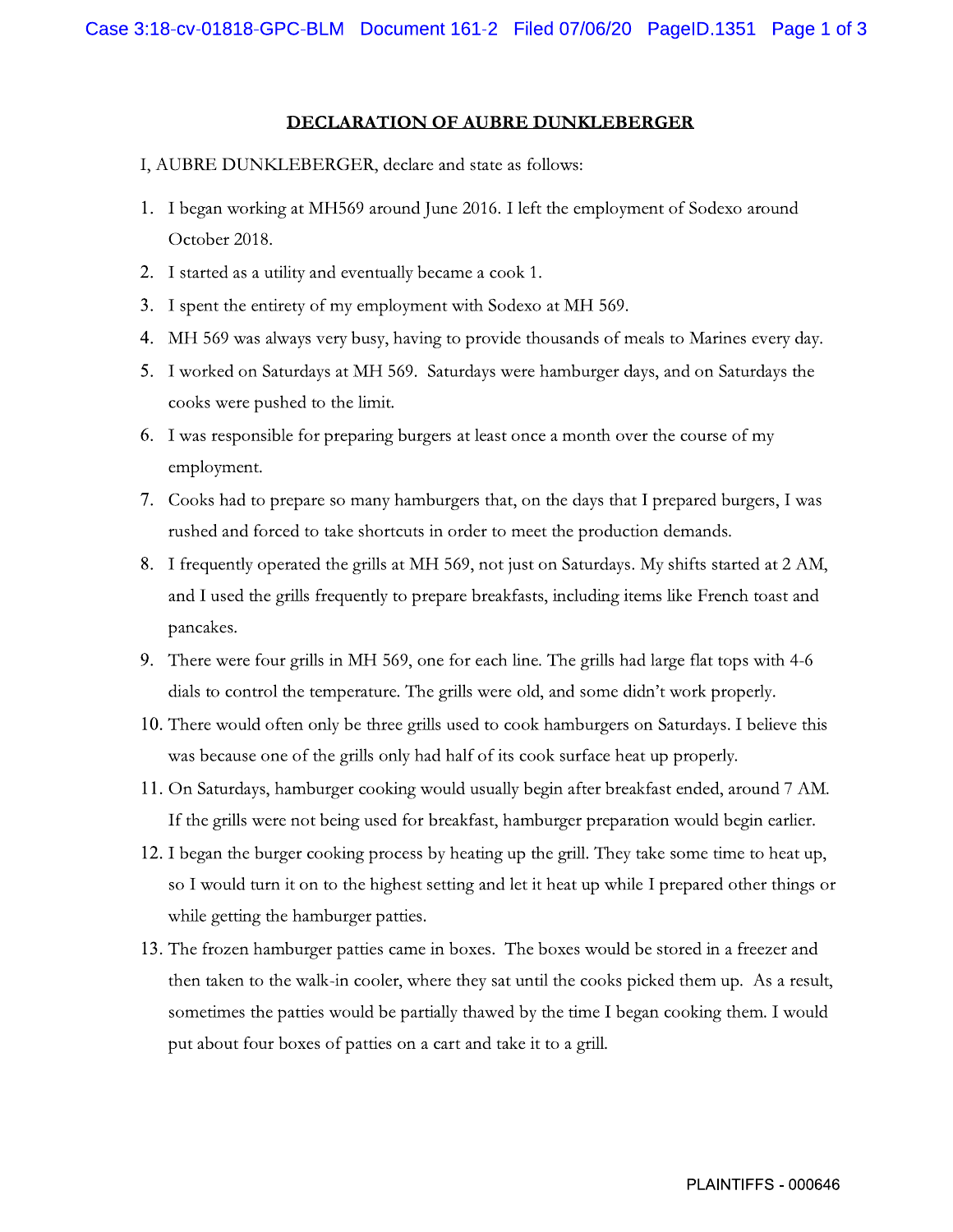- 14. I cooked the burgers by taking a stack of hamburger patties from the box and putting them on the grill in rows of three, approximately 12 patties across, or 36 total, on the grill surface. While the patties cooked, I would remove the paper separating other patties in the box.
- 15. I would wait to flip the burgers until most of the blood had come off the top, and the top began to grey. I would flip the burgers in the order in which I placed them on the grill. I would let the patties cook a while longer until there was no more blood seen. I would add cheese to the patties immediately before removing them from the grill top, after which I would put the patties on the buns.
- 16. I did not have a specific amount of time that I cooked the patties. I do not ever recall being informed that there was a minimum amount of time to cook the patties.
- 17. Due to the production demands on cooks cooking burgers on Saturdays, my goal was to just get the hamburgers done.
- 18. Sometimes, I would cut into a patty to see if it was cooked the whole way through before removing it from the grill.
- 19. The thermometer did not work well when the patties were on the grill; the patties were so thin that the thermometer would be affected by the grill surface. It was also not possible to get an accurate temperature when patties were removed from the grill, because they cooled down too fast.
- 20. I recall learning to take temperatures at a meeting with Dave Bowser, although I do not recall when this meeting took place. He and a few managers brought all the cooks together and told us how to fill out temperature logs and how to take temperatures. Mr. Bowser instructed us to take the temperature of burgers by inserting the thermometer tip into the center of the patty at an angle.
- 21. The HACCP logs for recording temperatures were set up so that we could record a temperature for every batch as well as the time, but most of the time I would just write temperatures on a blank piece of paper. I would try to record the temperature, the time it was taken, and roughly how many patties were in the batch.
- 22. I did not take more than one burger temperature per batch.
- 23. It was difficult to record the time and temperature for every batch because we were under a lot of pressure to get burgers done as fast as we could, so we'd be more focused on getting food cooked and out to the lines. Every once in a while, we would get behind on burgers